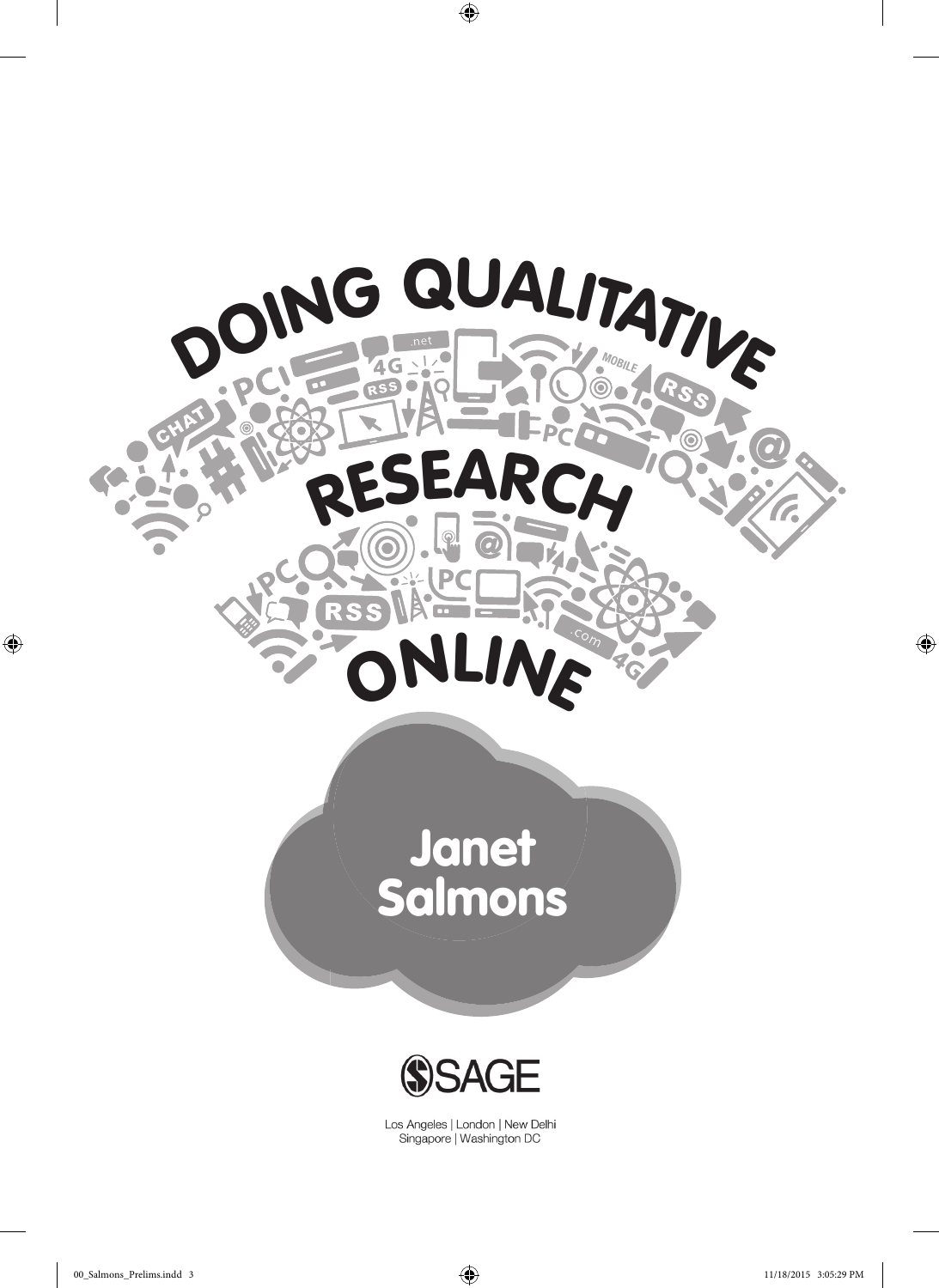

Los Angeles | London | New Delhi Singapore | Washington DC

SAGE Publications Ltd 1 Oliver's Yard 55 City Road London EC1Y 1SP

SAGE Publications Inc. 2455 Teller Road Thousand Oaks, California 91320

SAGE Publications India Pvt Ltd B 1/I 1 Mohan Cooperative Industrial Area Mathura Road New Delhi 110 044

SAGE Publications Asia-Pacific Pte Ltd 3 Church Street #10-04 Samsung Hub Singapore 049483

© Janet Salmons 2016

 $\textcolor{red}{\bigoplus}$ 

First published 2016

Apart from any fair dealing for the purposes of research or private study, or criticism or review, as permitted under the Copyright, Designs and Patents Act, 1988, this publication may be reproduced, stored or transmitted in any form, or by any means, only with the prior permission in writing of the publishers, or in the case of reprographic reproduction, in accordance with the terms of licences issued by the Copyright Licensing Agency. Enquiries concerning reproduction outside those terms should be sent to the publishers.

#### **Library of Congress Control Number: 2015940093**

#### **British Library Cataloguing in Publication data**

A catalogue record for this book is available from the British Library

Printed and bound by CPI Group (UK) Ltd, Croydon, CR0 4YY

Typeset by: C&M Digitals (P) Ltd, Chennai, India



Editor: Mila Steele

⊕

Assistant editor: James Piper Production editor: Ian Antcliff Marketing manager: Sally Ransom Cover design: Shaun Mercier

> ISBN 978-1-4462-9540-3 ISBN 978-1-4462-9541-0 (pbk)

At SAGE we take sustainability seriously. Most of our products are printed in the UK using FSC papers and boards. When we print overseas we ensure sustainable papers are used as measured by the PREPS grading system. We undertake an annual audit to monitor our sustainability.

◈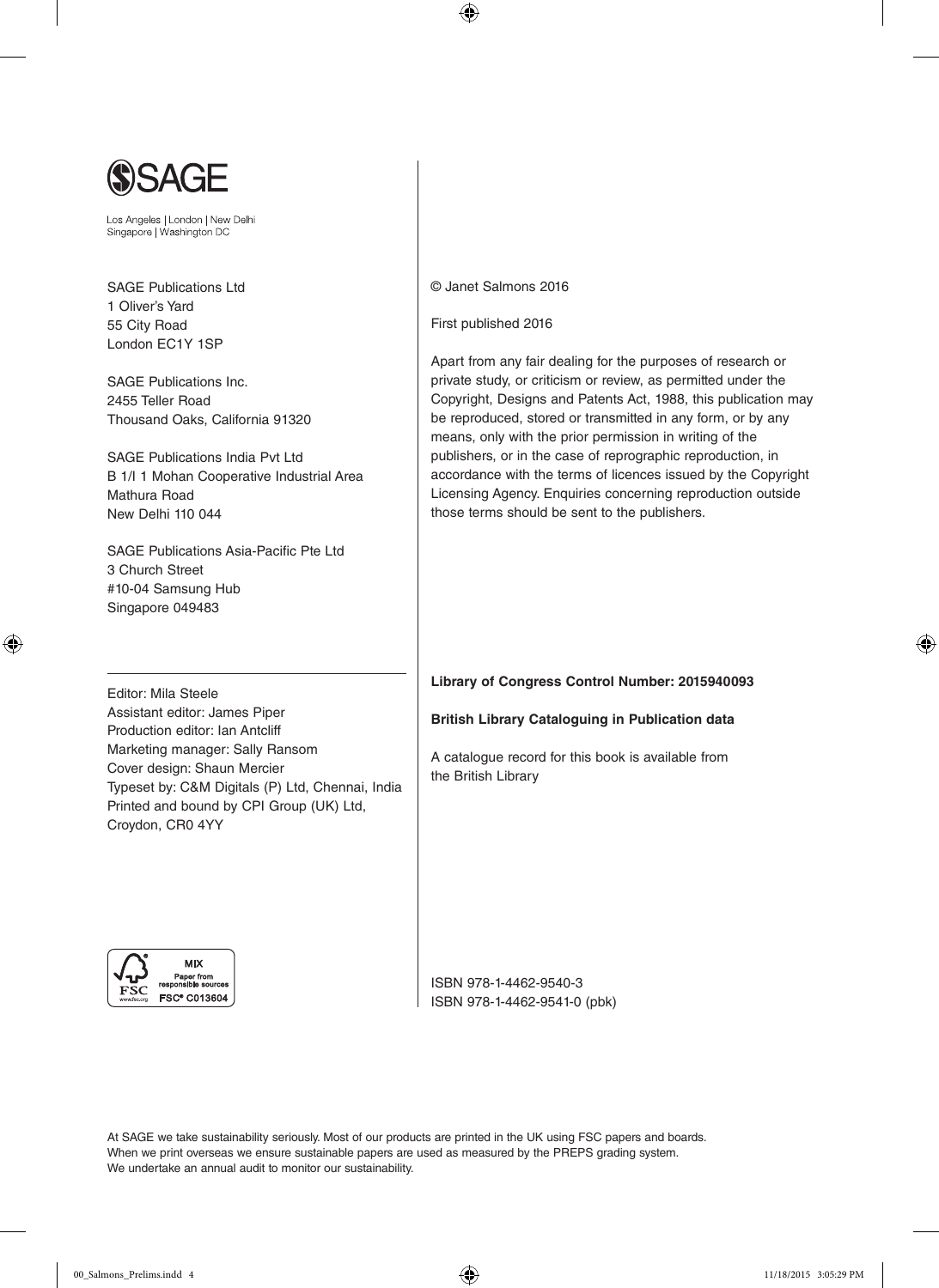

 $\bigoplus$ 

# Qualitative Approaches for Research in a Data-Intensive World

### **HIGHLIGHTS**

Online communication pervades our lives. Now that it has leapt from our desks into our pockets, we communicate with others and access information anytime and anywhere. When we use these same approaches for qualitative research, either to communicate with participants or to access posted material, the considerations at play are quite different from those present in social uses of technology. In this chapter, the basic elements of qualitative research are discussed and then applied in the online context. The *Qualitative e-Research Framework* is introduced as a tool for thinking through and organizing the key elements of online qualitative research design.

### **OBJECTIVES**

After reading and reflecting on this chapter, you will be able to:

- Understand the defining characteristics of qualitative research
- Analyze the attributes of online communication
- • Consider ways qualitative research approaches can use online communications for data collection
- • Understand key questions for applying the Qualitative e-Research Framework to the research design process.

01\_Salmons\_Ch-01.indd 1 11/18/2015 2:42:29 PM

⊕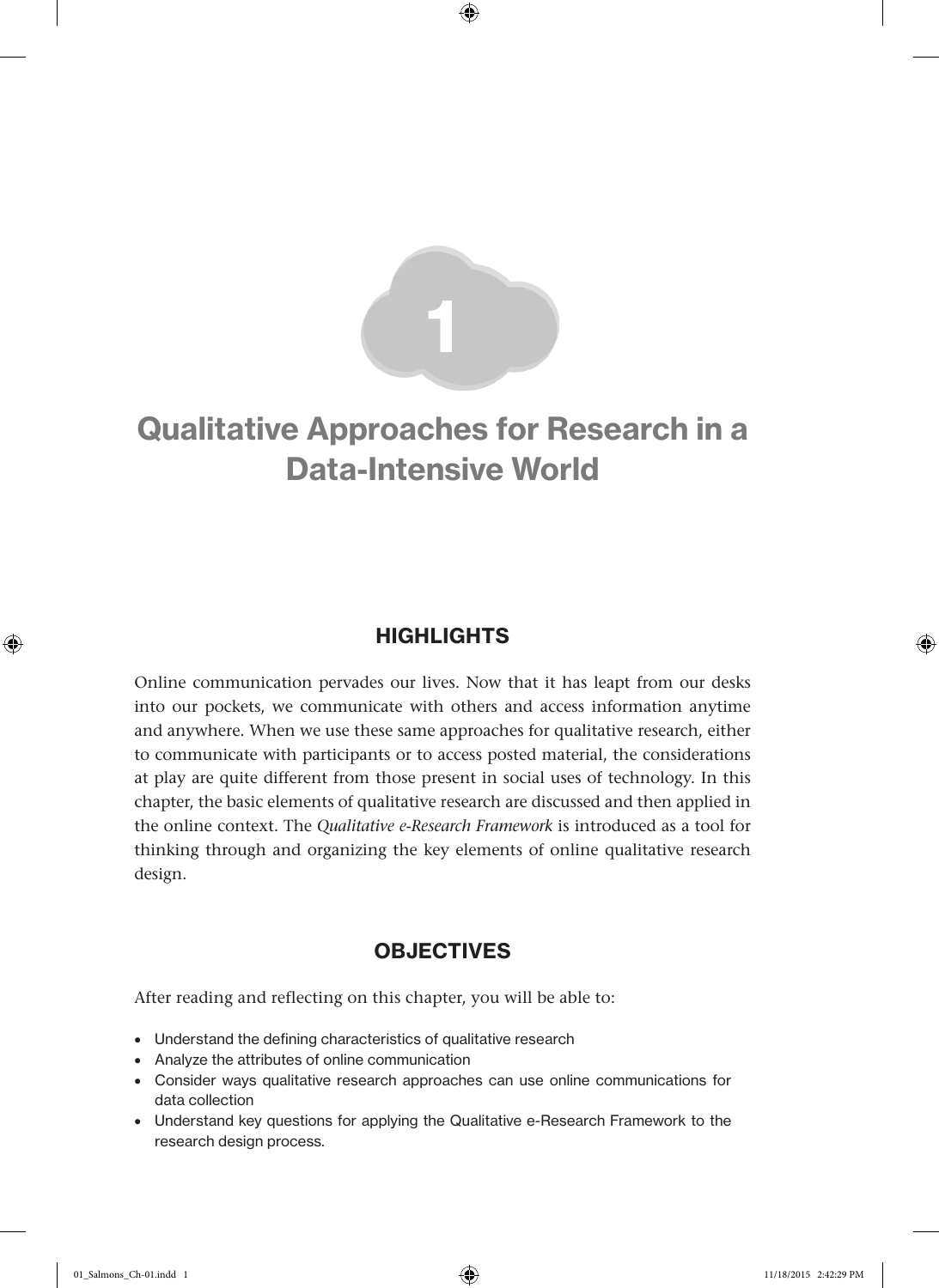### QUALITATIVE RESEARCH: UNDERSTANDING HOW THE WORLD IS SEEN AND EXPERIENCED

 $\bigoplus$ 

What is *qualitative research*, and for what kinds of research questions is it appropriate? A common, universally agreed-upon definition is elusive. Qualitative researchers typically eschew simplistic descriptions and do not look for the big, generalizable answers. They are interested in the nuanced and the particular in their efforts to understand human experience. Rather than trying to define qualitative research, it might be more useful to understand its defining characteristics in order to apply those characteristics to new online approaches.

Qualitative inquiry is focused on studies designed to generate new understandings of the meaning people give to their lives (Yin, 2011). Qualitative studies aim to provide an in-depth and interpreted understanding of the social world of research participants by learning about their social and material circumstances, their lived experiences, perspectives, and histories (Snape & Spencer, 2003, p. 3). Given these broad goals, qualitative researchers operate from the assumption that people construct their own realities and interpret the world in unique ways.

Within these universal principles qualitative researchers have developed more particular approaches that guide the ways they study individuals or groups, organizations, communities or society. These **methodological** frameworks provide theoretical and practical guidance that helps researchers design studies that can focus on a particular issues associated with a research problem. Qualitative studies are carried out using data collection **methods** which involve close contact and interaction between researcher and participants to collect detailed, information-rich data (Snape & Spencer, 2003, p. 5). Qualitative researchers also try to understand the human experience with methods that entail careful review of static data sources found in documents and archives (Mills & Birks, 2014). Unlike quantitative research which involves large groups of participants, qualitative researchers engage small samples of participants selected because these individuals have experiences that will help the researcher understand their perspectives on the problem at hand. Qualitative research is emergent in nature, is reflexive and process-driven (Butler-Kisber, 2010; Hesse-Biber & Leavy, 2010) because researchers continue to look for and develop new ways to study and comprehend the lived experience. And it involves a holistic approach that is reflexive and process-driven (Hesse-Biber & Leavy, 2006).

Qualitative research is focused on generating in-depth, detailed explanations of the research problem or phenomenon based on the perceptions, experiences or behaviors of individuals or groups. The researcher learns about the nature and dimensions of these perceptions, experiences or behaviors by asking the individuals (interviews, focus groups), watching them (participant or unobtrusive observation), and/or by reviewing their writings or expressions (documents, written or visual expressions or records). Researchers may use one or more of these

♠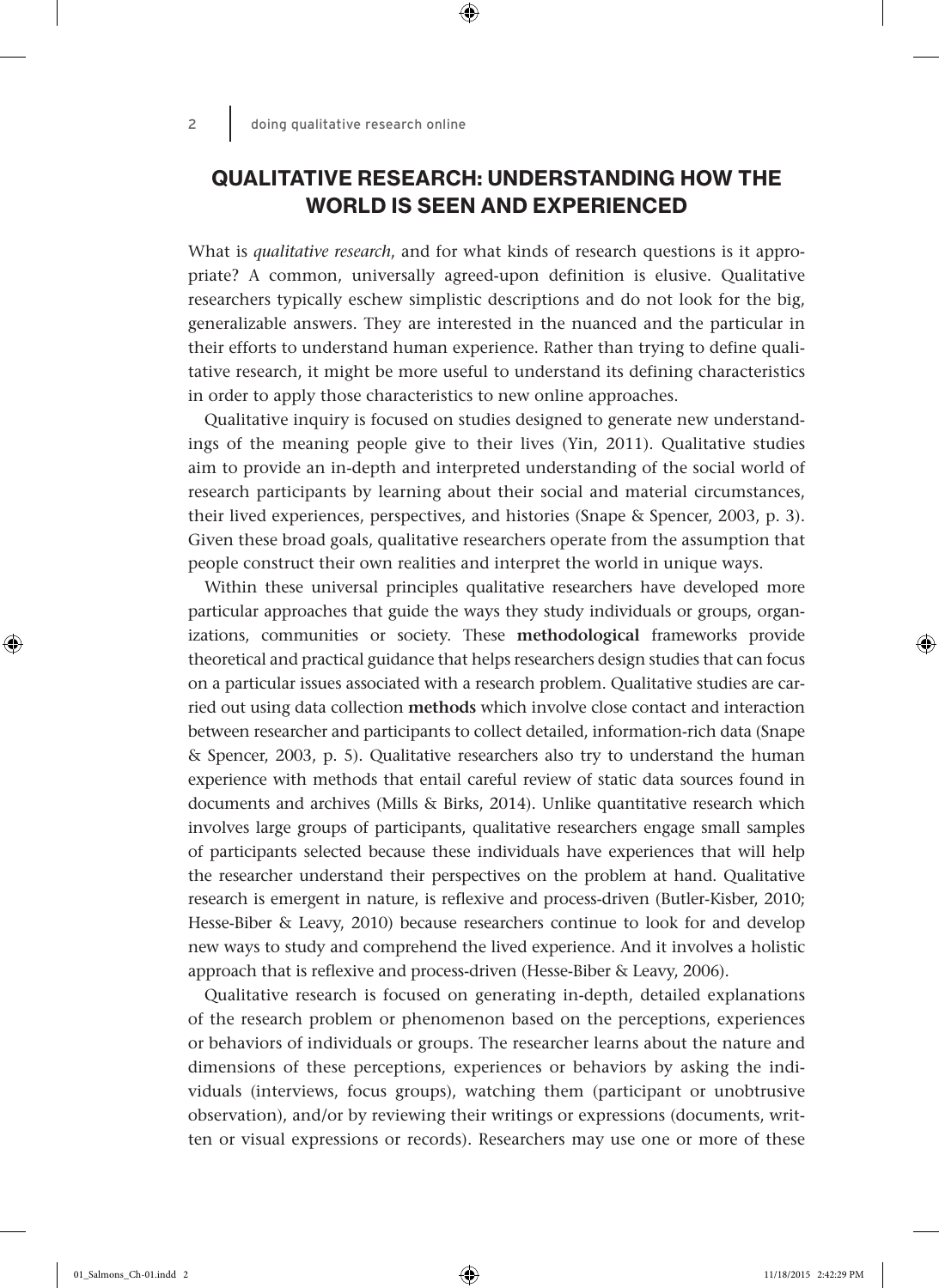methods within a single study. Once data has been collected, researchers review and analyze it using inductive and abductive reasoning to move from the particular to themes and trends and to generate findings.

 $\bigoplus$ 

For the purpose of this book, a concise working definition will be used:

*Qualitative research* is an umbrella term used to describe ways of studying perceptions, experiences or behaviors through their verbal or visual expressions, actions or writings.

### QUALITATIVE RESEARCH IN THE INFORMATION AGE

Qualitative research as defined above and the Internet have something in common: for both, communication and exchange are central. They would seem a natural fit! To consider the implications for doing qualitative research online it is important to understand the nature of the online milieu and Internet-mediated communications. While many conventional methods can be adapted and adopted to research conducted online, new thinking and emergent approaches are called for that make use of the unique forms of exchange and data retrieval possible online.

#### Online Communication Attributes

Communicating online has become a part of everyday life for many people, so the means of doing so has become routine. Step back and reflect on what you do each day with your computer, tablet or smartphone.

With little forethought, when we want to reach the people we know we may elect to tap out a text message, send an email, make a post on a social media site, or turn on the web camera and converse by video chat. We look for sites that offer us ways to find and exchange ideas with people who share common interests or experiences—or those we disagree with on politics and social issues. We may create ongoing relationships and enduring bonds with folks we will never meet in person.

Online communications allow us to convey the same message to many 'friends' or 'followers' or to total strangers by sending it to an email list, posting it on a website, blog, and social networking site or comment area. Or we participate in group exchanges where anyone can initiate and/or respond to messages. The first example can be described as a 'one-to-one' dialogue, the second is an example of 'one-to-many' and the third of 'many-to-many'. In Table 1.1 online communication options are distinguished by the type of interaction and notions of one-to-one, one-to-many or many-to-many. These distinctions become fuzzy when individuals can forward or post messages intended as one-to-one to other recipients with or without the permission of the original writer.

♠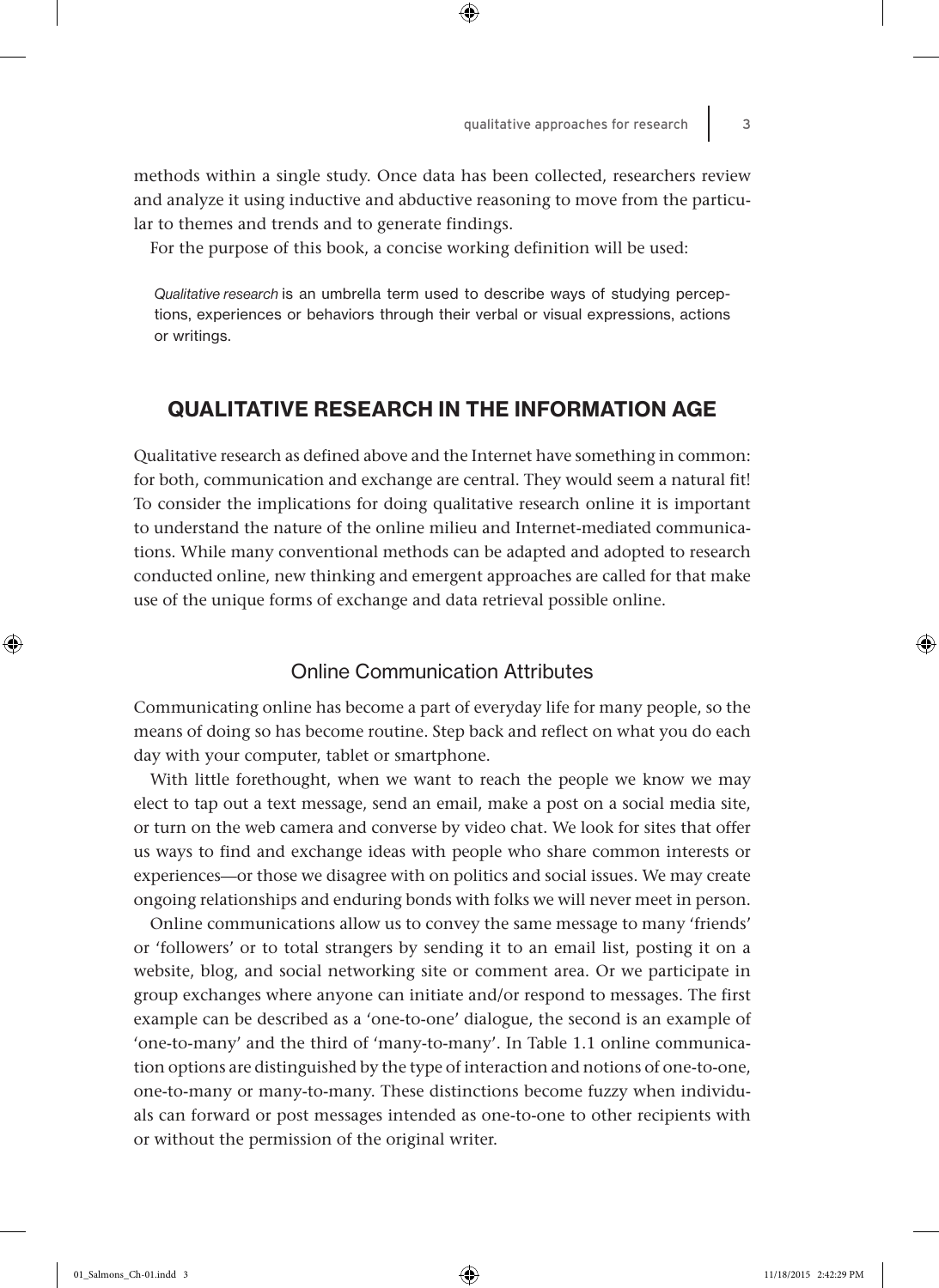| Communication     |                                                               |                                                               |                                                            |  |
|-------------------|---------------------------------------------------------------|---------------------------------------------------------------|------------------------------------------------------------|--|
| Options           | One-to-One                                                    | One-to-Many                                                   | Many-to-Many                                               |  |
| Text              | Email                                                         | Posts to websites                                             | Social networking sites                                    |  |
|                   | Text message                                                  | <b>Blogs</b>                                                  | Comment areas                                              |  |
|                   | Chat                                                          | Microblogs                                                    | Crowdsourcing                                              |  |
|                   |                                                               | <b>Email list</b>                                             | Discussion forums                                          |  |
| Verbal            | Voice over Internet<br>Protocol (VoIP) calls                  | Podcast                                                       | Voice over Internet<br>Protocol (VoIP)<br>conference calls |  |
| Visual            | Image or media                                                | Image or media                                                | Virtual worlds                                             |  |
|                   | attachments                                                   | attachments                                                   | Massively open online<br>games (MOOGs)                     |  |
|                   | Links to images or<br>media                                   | Links to images or<br>media                                   |                                                            |  |
|                   | Interaction as visual,<br>digital or avatar<br>representation | Vodcast                                                       |                                                            |  |
|                   |                                                               | Interaction as visual.<br>digital or avatar<br>representation |                                                            |  |
| Mixed or multiple | Videoconference,                                              | Webinar                                                       | Virtual worlds                                             |  |
|                   | video chat                                                    |                                                               | Massively open online<br>games (MOOGs)                     |  |
|                   | Web conferencing<br>space                                     |                                                               |                                                            |  |

 $\bigoplus$ 

#### Table 1.1 ICTs and communication

Reciprocal computer-mediated exchanges of message and response may occur at the same time (**synchronous**) or we may post or send a message not knowing when a response will be received (**asynchronous**). Communication may occur through text-based, verbal and/or visual exchanges and is facilitated by the computer or device used. We select among options made available to us by the design and function of the hardware (computers, laptops, mobile devices or phones), bandwidth of connection, and software interface. The design and function of most information and communications technologies (ICTs) and social networking sites (SNSs) are driven mostly by highly competitive commercial interests. Each has affordances (the ability to communicate anywhere with mobile devices) and restrictions that may be obvious (you can only post certain image formats or message lengths) or subtle (incompatibility of competing software). The features may or may not align with the priorities of those who want to communicate online.

We may communicate online with words alone, through written (text messages, chat, posts or email) or verbal conversations or recordings (**Voice over Internet Protocol (VoIP),** podcasts). Or we may decide to communicate visually, by sharing a

♠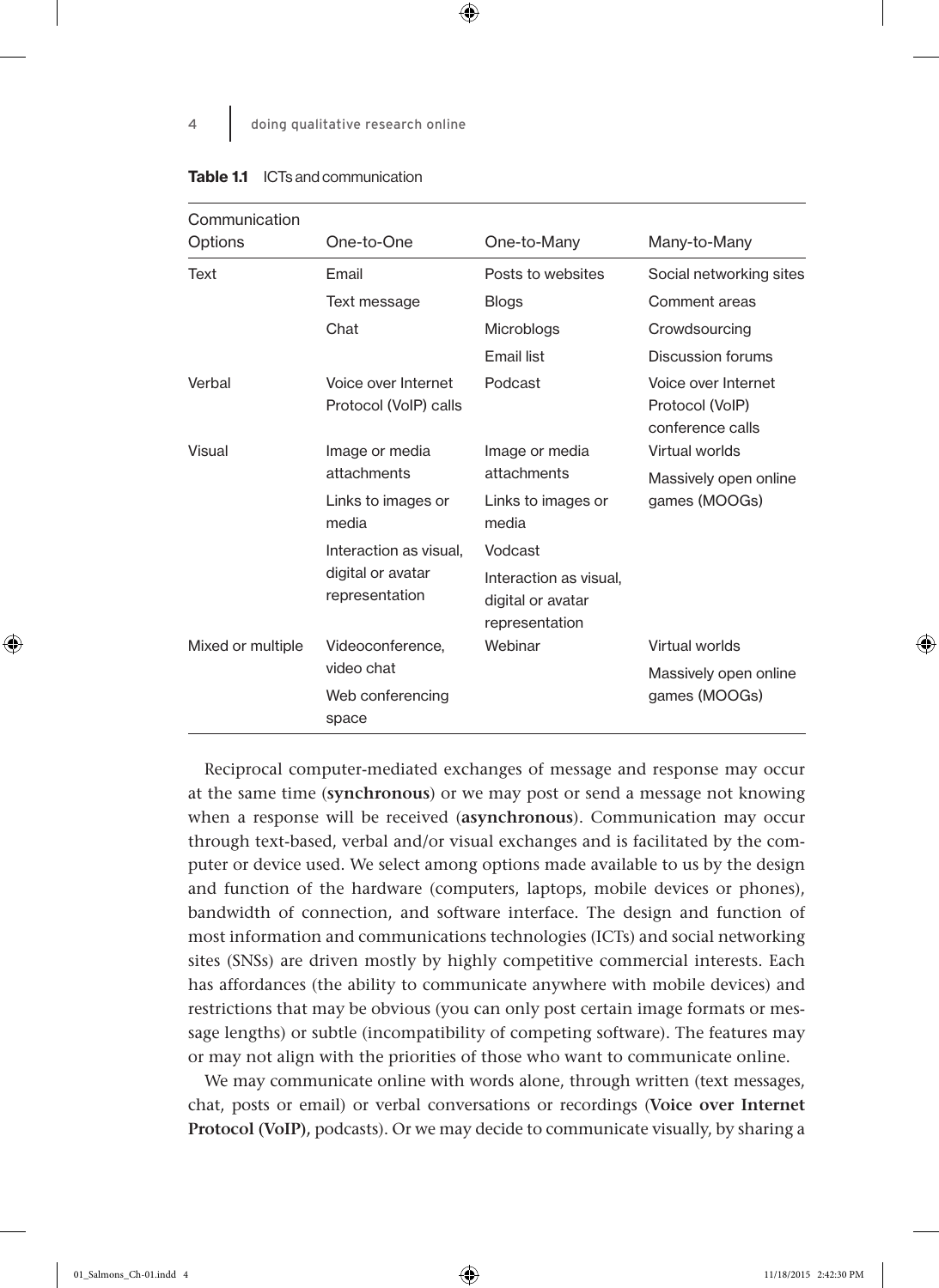picture or media clip which we have created or found online. Alternatively, we may decide to share applications, enter a **virtual world** or game, and interact through an **avatar** or digital persona we have created.

 $\bigoplus$ 

When we communicate face-to-face we are together in the same place and time. We see and hear each other, sending and receiving complex verbal and **non-verbal**  signals. Face-to-face we see and hear people and things in the environment in a space we experience together. We may have a physical connection—a touch on the arm, handshake or hug. Some of these ways of communicating are replicated online. For example, with videoconferences, calls or chats we can see and hear each other even if we are not face-to-face. We can use gestures and non-verbal signals; we may display emotions. But in this instance we are in our own respective environments that may be geographically close or on the other side of the globe. We share only what can be seen through the lens of the web camera, which we can choose to direct in such a way as to reveal, disclose or avoid other elements of the environment.

Another distinction between online and face-to-face communication relates to the concept of privacy.

The concept of privacy can generally be defined as the individuals' ability to control the terms by which their personal information is collected and used. It has also generally been defined as the right "to be left alone," meaning that it represents a sphere where it is possible to remain separate from others, anonymous and unobserved. (Karyda et al., 2009, p. 196)

Unless we are government spies who suspect that we are being bugged by enemy agents, in a physical room when we close a door we generally expect that the conversation is being conducted in private and no enduring record documents it. We rely on the ability to close the door and have private moments in life. Online, every communication leaves some kind of footprint or trace. Each site has varying policies about the level of privacy users can expect, and the degree of protection of information posted using their services.

Users supply personal information to service providers with every post, query or click in applications like Google Search, Facebook, and Twitter. Users benefit from this data exchange because they can use search technology, social networks and the like without charge. Yet the relationship between citizens and service providers is highly asymmetric, and the resulting loss of privacy for users and bystanders is profound. The providers of these services exploit this content in a wide variety of ways. (Oostveen et al., 2012, p. 44)

The user's profile information and record of communication may be available, to some degree, to other users, the company hosting the site, and others. Some users are aware that they are making a choice when they create online identities or settings or select where to participate and what information to share about themselves. Others are unaware of the implications of seemingly innocuous online activities.

♠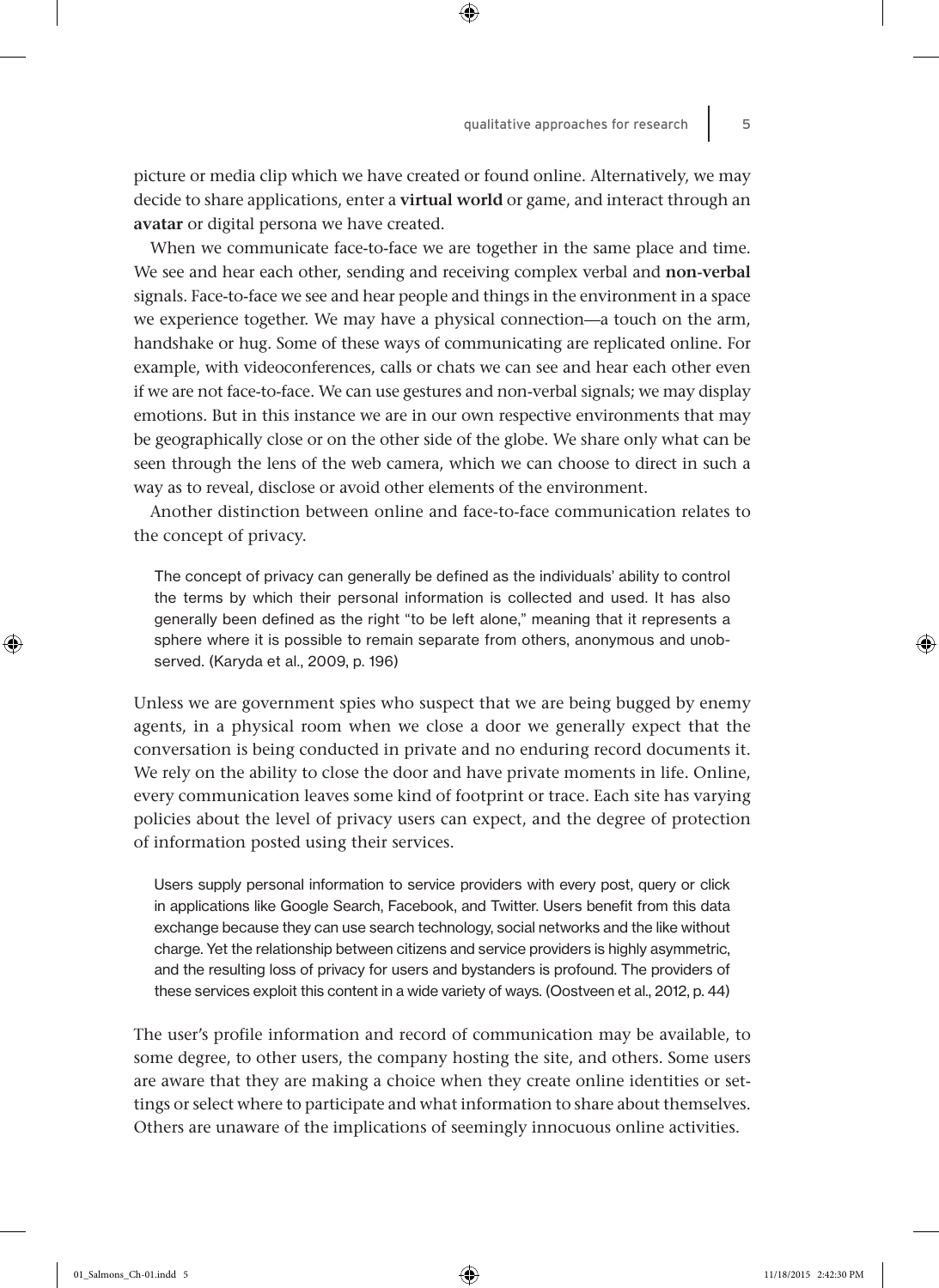What motivations underlie our decisions to communicate via text or email versus video chat or posts to a social media site? Do we think about what is most convenient or preferable for us, for the person with whom we want to have a conversation, and/or group with whom we want to share? Do we aim to match the medium to the message? Do we consider whether or not the message is private, or whether it could be made public without our authorization? Our decisions about what ICT to use for personal and social communications or information gathering may be made based on our own preferences, but when using the Internet for research the decisions must be much more strategic. Choices need to be appropriate for the participants with whom we interact, and permit collection of the types of data that will allow us to answer the research questions.

⊕

### Qualitative e-Research

What do the attributes of online communication mean to qualitative researchers? Qualitative research approaches and online communication share some characteristics since both place essential value on the significance of human exchange. The working definition introduced earlier can be refined to encompass online methods:

*Qualitative e-research* is an umbrella term used to describe methodological traditions for using *information and communication technologies* to study perceptions, experiences or behaviors through their verbal or visual expressions, actions or writings.

The presence of the Internet in the research design does not necessitate a wholesale redefinition of qualitative inquiry per se. Yet even this subtle shift in definition carries numerous implications for the research design, methodologies and methods, conduct, ethics and reporting. Online, qualitative researchers have numerous options for selecting and studying participants regardless of geographic location. Given the varied modes of Internet-mediated communication that are possible, researchers also have numerous options for the types of data (text, visual, media) and ways to access it. These wide-ranging possibilities call for new ways to think about research designs that take into account the unique characteristics of the Internet.

### Adapting Qualitative Research for the Online Milieu

Rich data is at the heart of a qualitative study. Where and how the data can be found, drawn out or generated online is as broad as the Internet itself. Any way that people can communicate using computers and mobile devices can potentially be a means of collecting data. Three broad types of data collection are introduced here and suggestions for using them are explored in depth throughout the rest of the book.

♠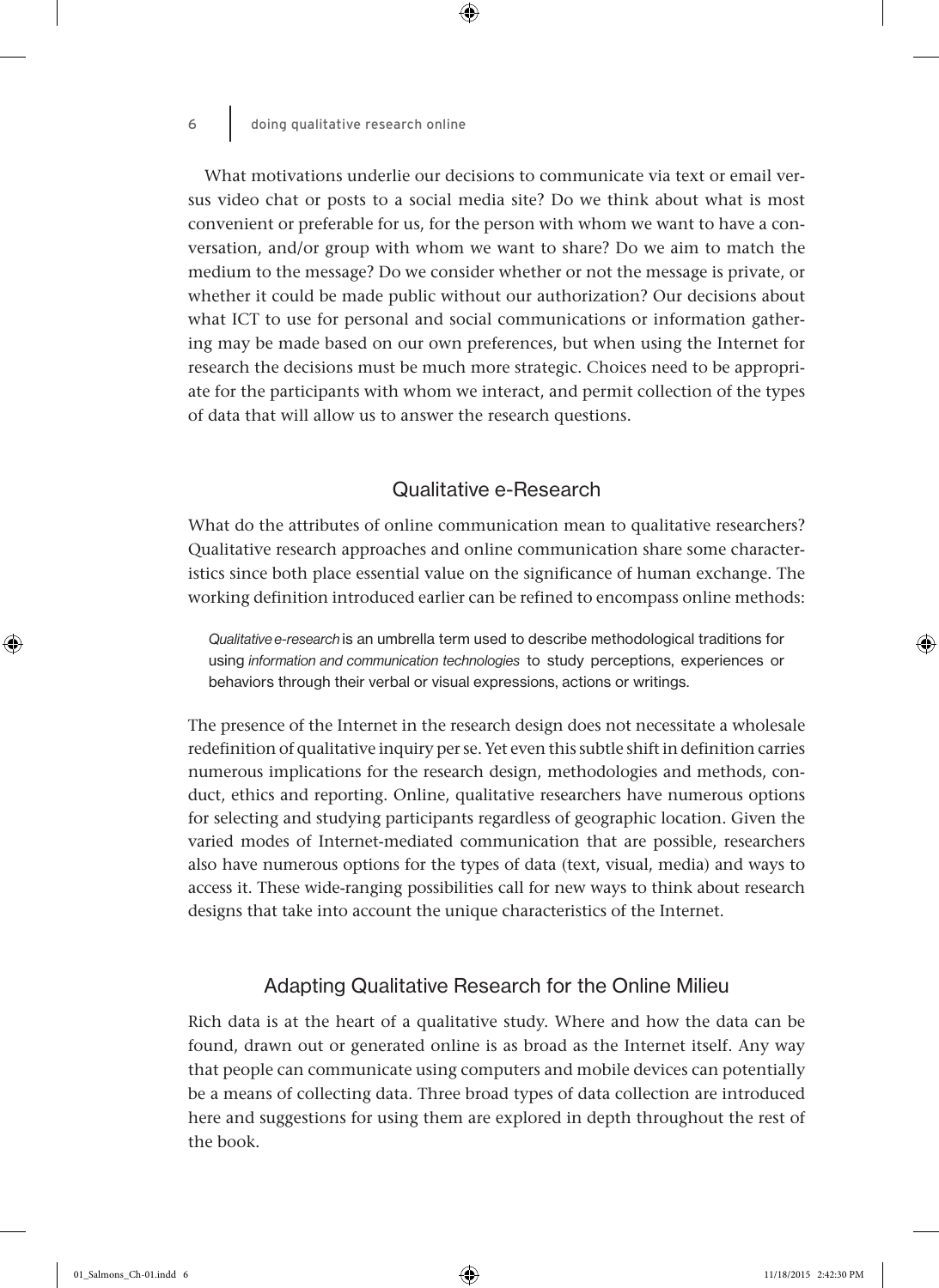Qualitative data collection is typically characterized by the method used. At the most basic level the methods are defined as follows:

 $\textcircled{\scriptsize\textsf{P}}$ 

- Interviews. The researcher poses questions or suggests themes for conversation with research participants. Research participants respond to questions and any followup prompts. The exchange is recorded and/or the researcher takes notes during the interview. Transcripts of the interview together with researchers' notes are the data analyzed and interpreted to answer the research questions.
- Observations. Researchers using observations to collect data take note of whatever may be occurring that relates to the topic of the inquiry. Research observations can take place in a controlled or laboratory setting; naturalistic observations can occur anywhere. Depending on the type of observation, the researcher may or may not engage with those being observed.
- Document or archival analysis. Historical or contemporary documents and records of all kinds are analyzed in this type of qualitative research. The term *documents* may also refer to diaries, narratives, journals and other written materials.

Numerous variations and schools of thought exist about each approach and associated skills, techniques, and practices. Many books are available on each of these types, and a resource list of some excellent ones is included in the Appendix.

However, given the unique characteristics of the online environment and communication, different ways are needed to classify the types of data collection. One distinction to address concerns questions about where the data resides and how the researcher accesses it. Another distinction is about the relationship of the researcher to human participants and to the data. To address these distinctions and advance a new way of thinking, three types of online data collection are defined here: *extant*, *elicited***,** and *enacted*. The way each type is used in a study has implications for the overall design, role of researcher, and process for analysis. A study may use one approach or combine them in multimethod designs.

*Extant*. Much online communication involves posting text, images or other materials on websites or blogs, social networking sites or various communications applications. Some of these messages are conveyed through one-to-one channels others ostensibly cannot access. But much of this kind of communication is available for anyone to read, copy, scrape or download. Materials relevant to the study may also be available through libraries, archives or databases. Collecting this kind of data involves adapting the methods traditional qualitative researchers refer to as **observation, document analysis, archival research, narrative research** or **discourse analysis**. The differentiating factor of these approaches is that the data exists without any intervention or influence by the researcher. The researcher may take field notes or write memos about the data or collection process, but the data itself was generated by users without prompting from the researcher. The researcher has no direct contact with the users, unless the study entails consent or permissions. (For more on ethical issues, see Chapters 4 and 5.)

♠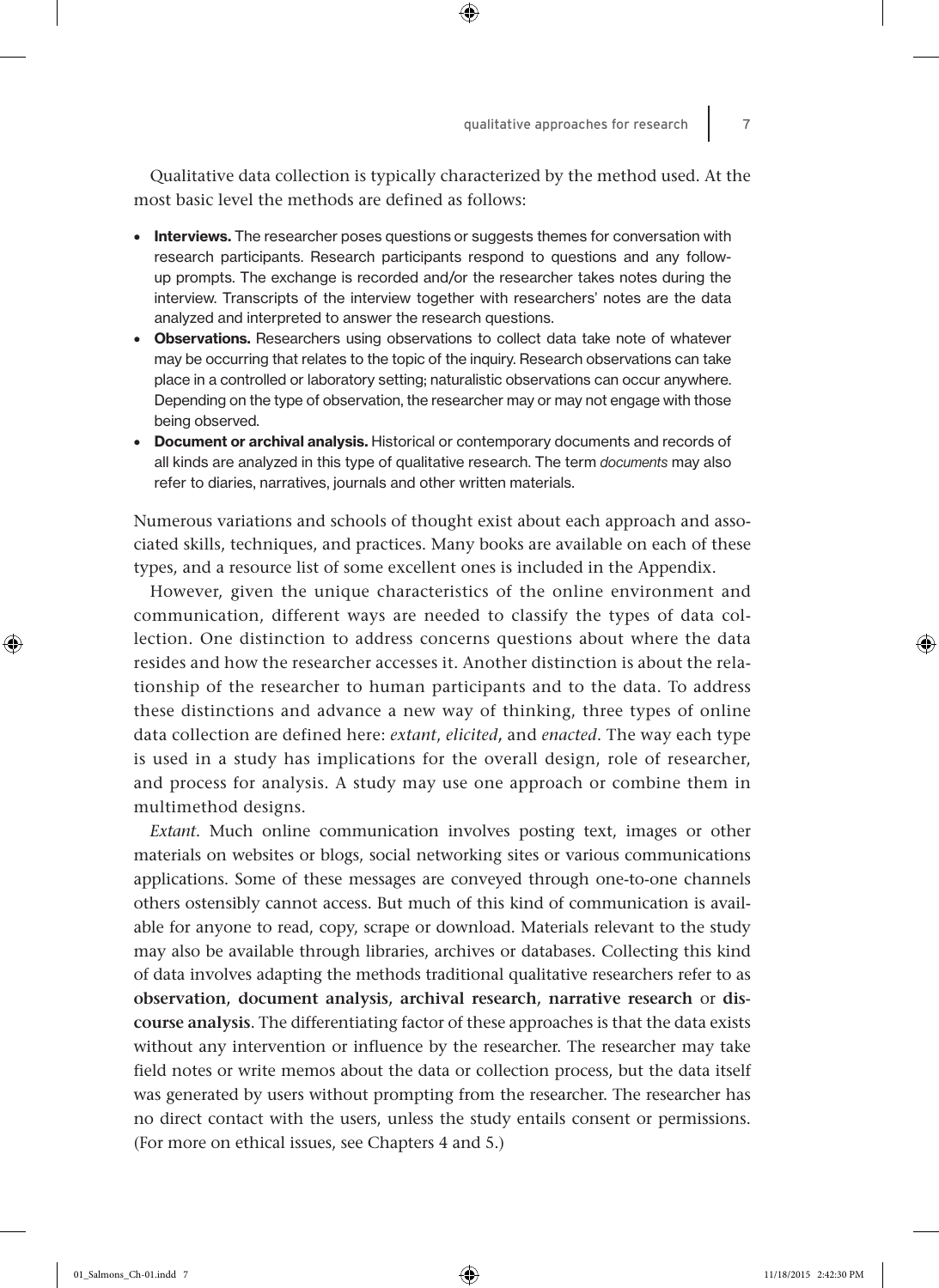Extant data collection can occur either synchronously or asynchronously. The researcher could, for example, observe a synchronous online event, such as a webinar or meeting. The live session could be recorded or notes taken. More often the researcher using these approaches works asynchronously, since archived records, documents, or materials may have been posted over a period of time.

 $\bigoplus$ 

*Elicited*. By contrast, the researcher may elicit consenting participants' responses to questions or other prompts. The researcher has a direct interaction with participants who consent to participate. The researcher can influence the direction or level of specificity and can probe in ways not possible with extant data. The researcher may have carefully planned and structured the elicitation to focus on specific questions, or it may be loosely structured to allow ideas to emerge through conversation. Collecting this kind of data involves adapting the methods traditional qualitative researchers refer to as *participant observation*, *interviews*, *focus groups* or *questionnaires*.

Elicited data collection can occur either synchronously or asynchronously. For example, an interview may be conducted using a synchronous text or video exchange, or an asynchronous email exchange. Researchers using participant observation online may post to a social media or online community site, or use synchronous text chat to engage with group members. Online questionnaires collect data asynchronously.

*Enacted*. The term *enacted* refers to approaches for generating data through some kind of online activity that engages researcher and participant in the generation of data. As with elicited data collection, the researcher has a direct interaction with consenting participants. Researchers construct a situation that allows for data to emerge from within the interaction or event, in response to various kinds of prompts. During these events the researcher collects data through observations and records field notes. The researcher may also decide to add an elicitation component to the study, with interviews or focus groups.

Collecting this kind of data involves adapting the methods traditional qualitative researchers refer to as *vignettes*, *role-plays*, *simulations*, *arts-based research* or *games*.

### Metaphors for Qualitative E-Researchers' Roles

A way to think about the distinction between styles of data collection is through the stances of the researcher, described metaphorically as the miner, traveler (Kvale, 2007; Kvale & Brinkman, 2014), and gardener (Salmons, 2010, 2015). According to the metaphors Kvale and Brinkman devised to explain various roles that interviewers take, the researcher who digs out facts and feelings from research subjects is characterized as a *miner*. The *traveler* journeys with the participant to experience and explore the research phenomenon. The metaphor of the *gardener* was introduced to describe a nurturing process often needed when building rapport with participants online. The metaphor alludes to ways a researcher

♠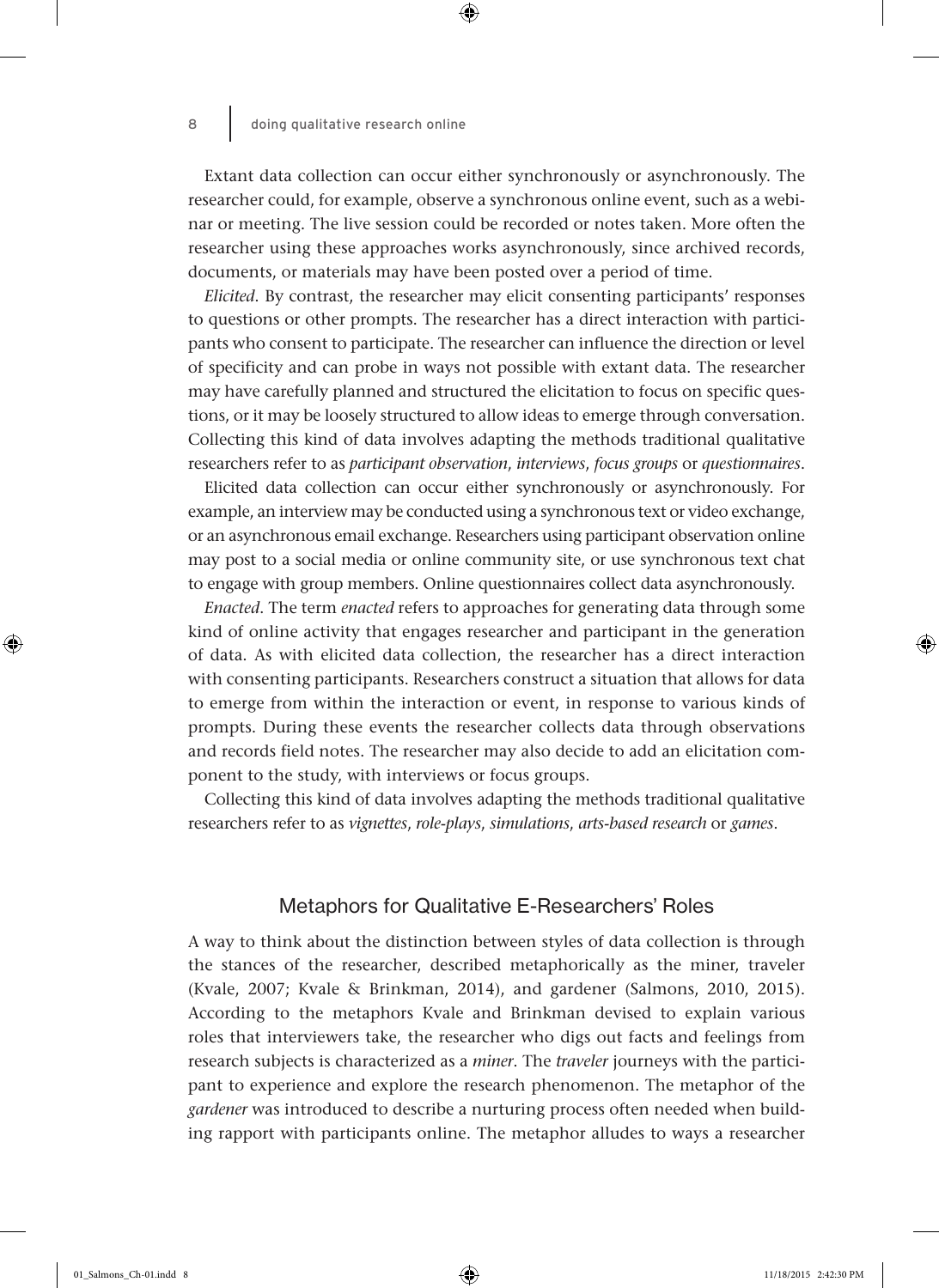uses questions to plant a seed and follow-up or probing questions to cultivate the growth of ideas and shared perceptions. While these metaphors can apply to any kind of research, they are particularly relevant to the consideration of the online approaches described here as extant, elicited or enacted research (see Table 1.2).

 $\bigoplus$ 

Extant research is clearly aligned with the metaphor of the miner. The researcher has to locate the potentially rich seam and start digging. They may have to burrow through extraneous materials to get to the desired ore—or may find the gold is eluding them. Like miners, researchers may be fortunate to readily locate the rich, relevant records of users' conversation and abundant archives. Or they may discover that materials relevant to the study are not in the anticipated location or readily available online at all. Researchers using extant materials may also encounter access issues, proprietary boundaries or closed, members-only communities. Again, since this researcher does not influence the substance or nature of the data, using only what has been posted or curated, the researcher may find that the extant data is not adequate to achieve the purpose of the study. In a multimethod study the researcher can add an interview or questionnaire component to the study and elicit explanations from participants to fill in missing pieces of the story.

Elicited research is most appropriately aligned with the gardener metaphor. The researcher may use verbal or written questions to elicit responses to interviews. In a study using participant observation, the researcher may elicit data by informally asking questions or conversing with others engaged in the activity under observation. Researchers using these methods may also use images, graphics or media that represent some aspect of the research problem or phenomenon to elicit reactions or answers. Elicitation is flexible and, unlike the researcher using extant data, researchers can draw out detailed replies specific to the phenomena being studied.

Researchers using *enacted* research approaches fit the metaphor of the traveler. This kind of study researcher designs and carries out events or activities that require the researcher to be a co-participant. The researcher is thus highly engaged with the participant(s) throughout the process.

| <b>Type</b>   | Data Collection                                                                              |       | Metaphor(s) Types of Research Questions                                                                                                                                                                                                                    |
|---------------|----------------------------------------------------------------------------------------------|-------|------------------------------------------------------------------------------------------------------------------------------------------------------------------------------------------------------------------------------------------------------------|
| <b>Extant</b> | Studies using<br>existing materials<br>developed<br>without the<br>researcher's<br>influence | Miner | What? How?<br>What are the activities, types of behaviors,<br>trends in activities exhibited in the ways<br>people post or interact online?<br>How do people express themselves or<br>describe their worlds in the writings, images<br>or media they post? |

| Table 1.2 | Typology, metaphors and research questions |  |
|-----------|--------------------------------------------|--|
|-----------|--------------------------------------------|--|

*(Continued)*

♠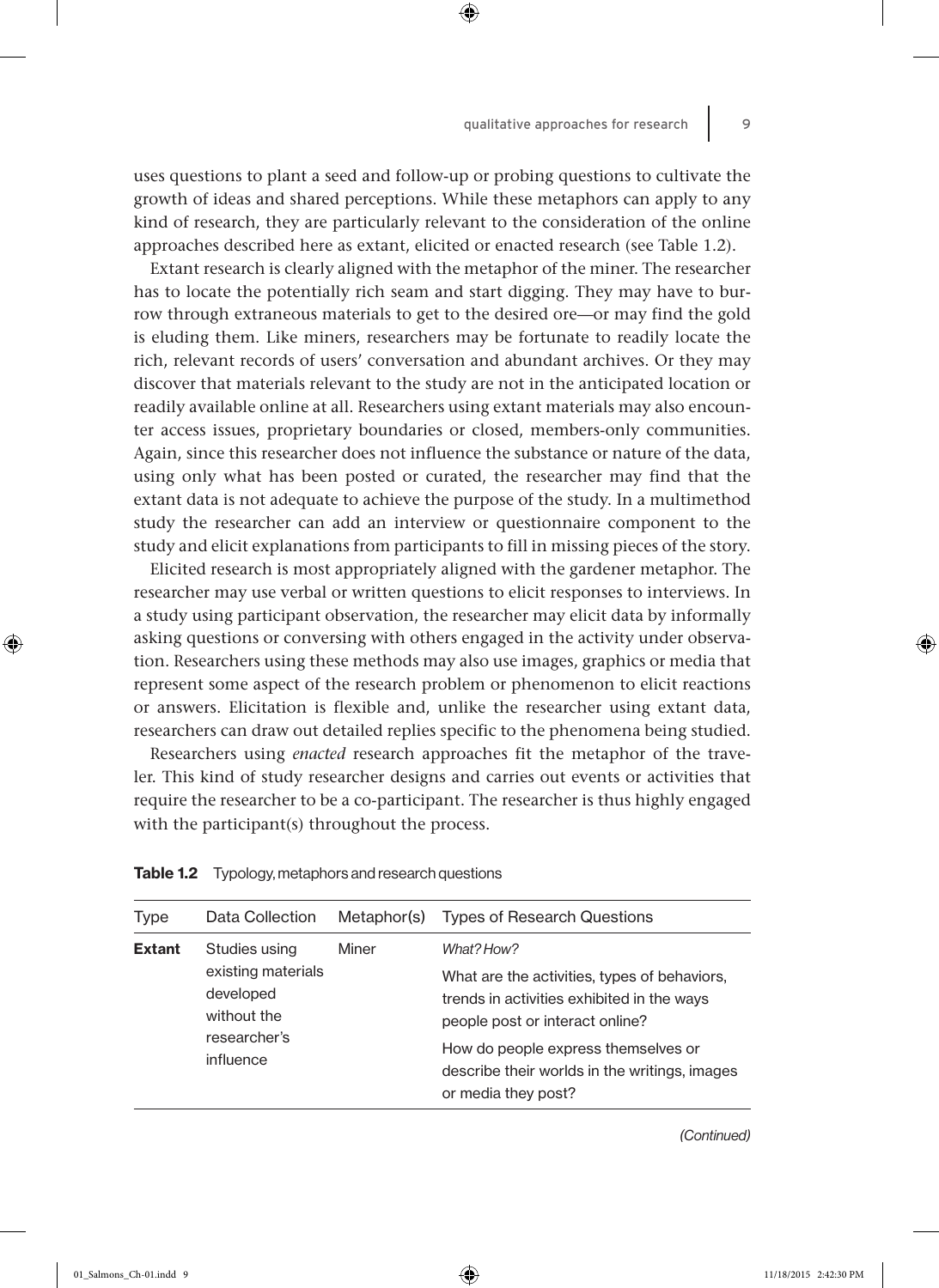#### Table 1.2 (Continued)

| Type            | Data Collection                                                                       | Metaphor(s) | <b>Types of Research Questions</b>                                                                                                        |
|-----------------|---------------------------------------------------------------------------------------|-------------|-------------------------------------------------------------------------------------------------------------------------------------------|
| <b>Elicited</b> | Studies using                                                                         | Gardener    | What? How? Why?                                                                                                                           |
|                 | data elicited from<br>participants in<br>response to the<br>researcher's<br>questions |             | What motivates people to act as they do?                                                                                                  |
|                 |                                                                                       |             | Why do individuals or groups engage in some<br>activities and not others?                                                                 |
|                 |                                                                                       |             | How do they use communications<br>technologies?                                                                                           |
|                 |                                                                                       |             | How do they feel about it?                                                                                                                |
| <b>Enacted</b>  | Studies using<br>data generated<br>with participants<br>during the study              | Traveler    | What? How? Why?                                                                                                                           |
|                 |                                                                                       |             | What is the experience of participating in<br>online events?                                                                              |
|                 |                                                                                       |             | How do people engage with known or<br>unknown others online?                                                                              |
|                 |                                                                                       |             | What can be learned by interacting with<br>participants using visual, mobile, virtual reality<br>and other online communication dynamics? |
|                 |                                                                                       |             | Why are some choices made over others?                                                                                                    |

 $\bigoplus$ 

### RESEARCH CAMEO 1.1

#### Metaphors and Research Questions

Three researchers are designing ways to study the same hypothetical research problem: the implications of social media use at work. We will follow these three researchers throughout the book in order to illustrate ways to apply research concepts.

Researcher 1 will use extant data, researcher 2 will elicit data, and researcher 3 will generate data with enacted approaches.

- *Researcher 1* designs a study to answer the research question: 'What are the patterns of social media use by office workers during business hours, as compared to off-work hours?' He will use extant data; he plans to 'mine' for data by reading and studying users' activities and discussion archives.
- *Researcher 2* designs a study to answer the research question: 'Why do workers use social media during business hours and how does such use influence their perceptions of productivity?' She plans to conduct a study that involves eliciting data. She plans to exemplify the 'gardener' metaphor by cultivating rapport through regular exchanges with each participant.

⊕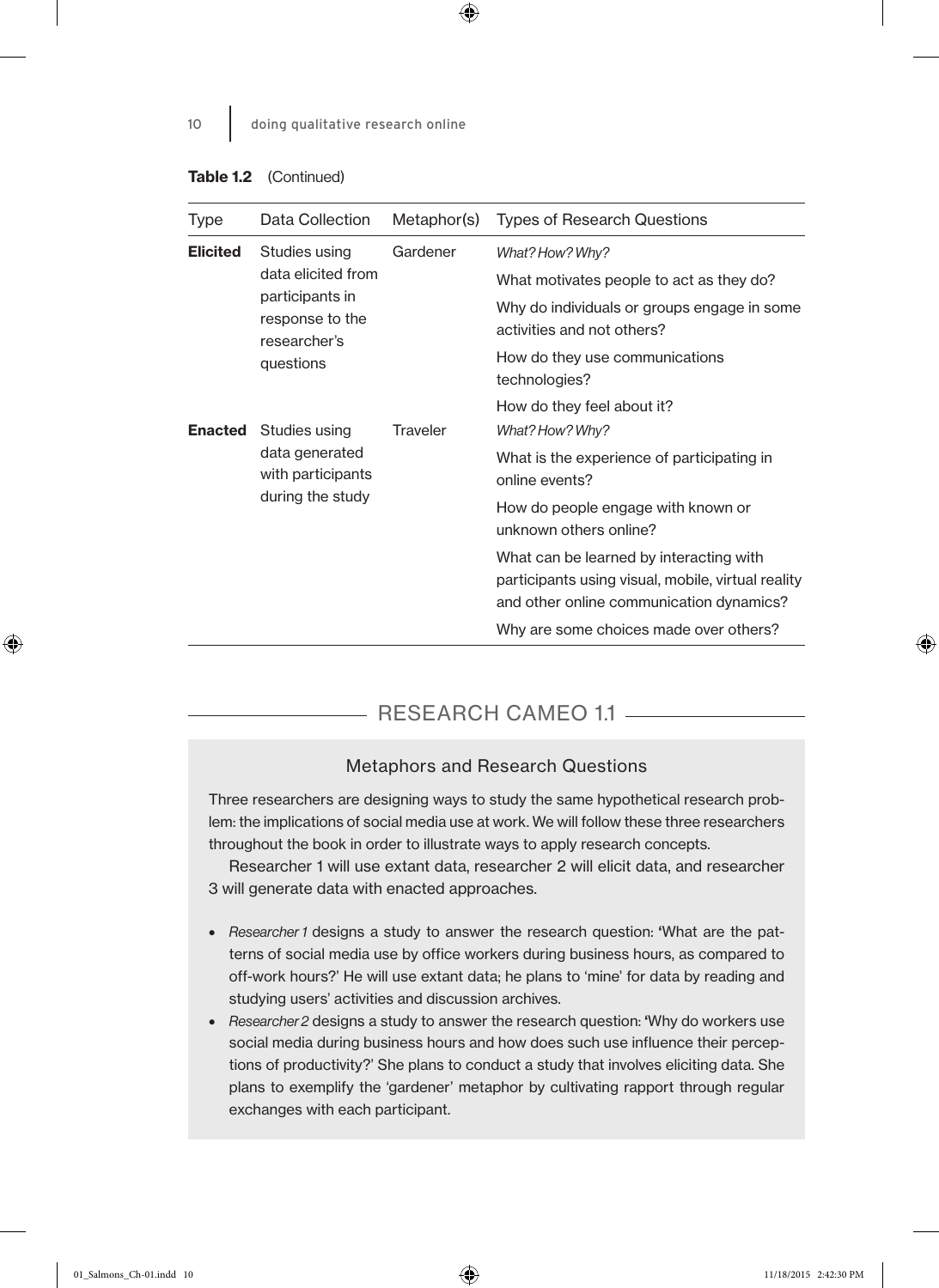• *Researcher 3* designs a study to answer the research question: 'How do workers use social media during business hours?' She plans to conduct a study that entails generating data with enacted approaches. She intends to journey with participants through experiential research activities so selects the 'traveler' metaphor.

 $\bigoplus$ 

## A HOLISTIC APPROACH TO DESIGNING AND CONDUCTING QUALITATIVE E-RESEARCH



Figure 1.1 Qualitative e-Research Framework

As may be apparent, the online researcher has many decisions to make when designing a study. While it is true that all researchers face daunting design challenges, distinctive characteristics about how people interact and behave online mean there are additional factors to consider when designing a study that will be entirely or partially conducted online. Additionally, approval from others may be needed—whether faculty or committees in an academic setting, editors or peer

⊕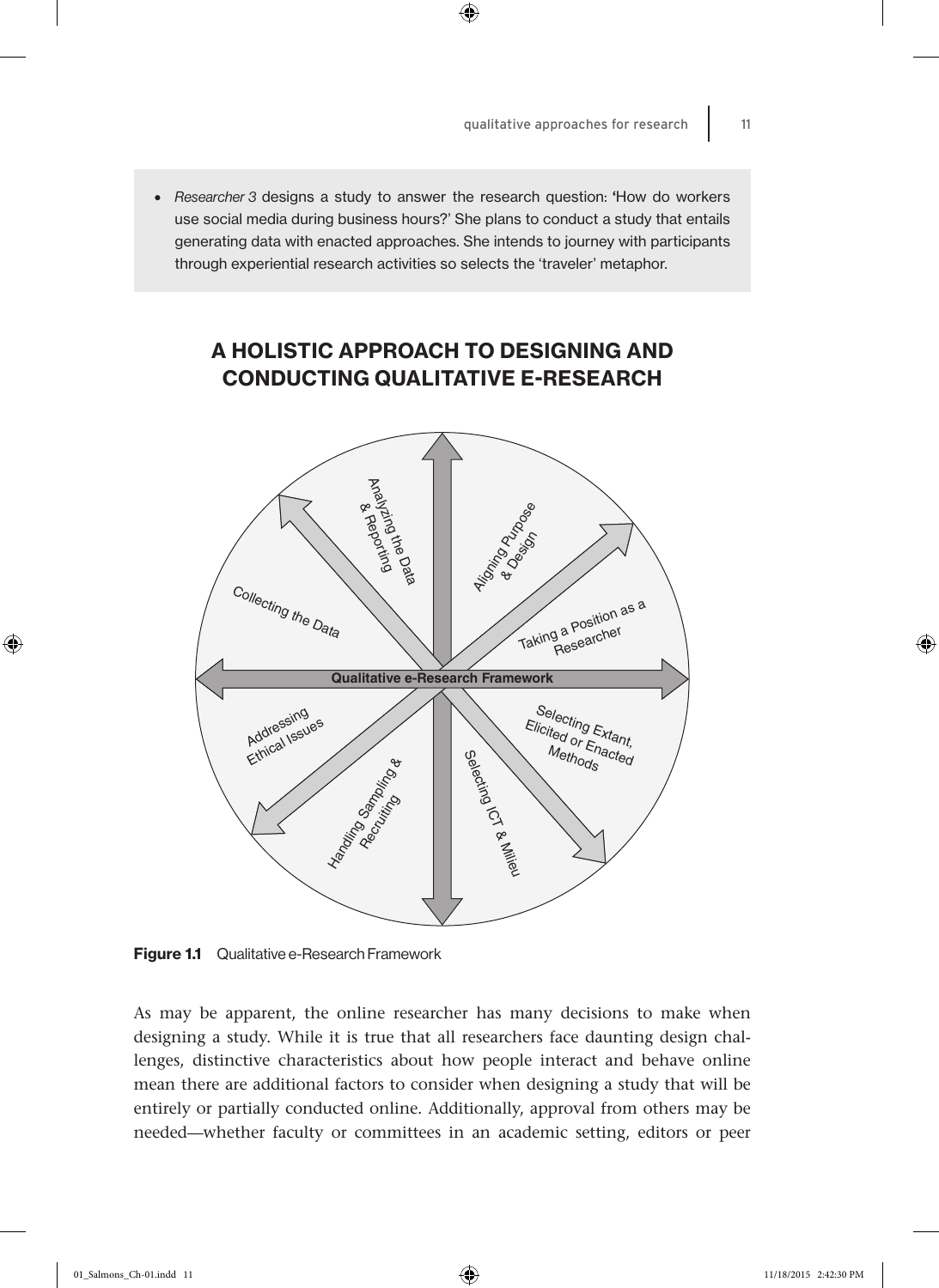reviewers—and those individuals may not be familiar with online research. Clarity in the development and presentation of the research design is always a positive step.

⊕

The Qualitative e-Research Framework offers a conceptual schema of key questions about interrelated facets of qualitative online research (see Figure 1.1). While there are sequential phases in a research project, qualitative research is rarely linear. The Qualitative e-Research Framework is displayed as a circular system to facilitate a holistic approach to thinking through all elements of a study. It is comprised of interrelated categories, each with a set of questions and models.

- Choosing a qualitative e-research approach for the study:
	- $\circ$  Can you provide a compelling rationale for why you are conducting the study online?
	- $\circ$  Do ICTs serve as the communications medium, the setting for the research, and/or the phenomenon the inquiry is designed to explore? See Chapters 2 and 3 for more about creating a rationale for conducting online research.
- Aligning purpose and design in qualitative e-research:
	- $\circ$  Are theories and epistemologies, methodologies, and methods appropriate for the study and clearly aligned? See Chapter 2 for more about creating a coherent research design.
- Taking a position as a researcher undertaking qualitative e-research:
	- { Does the researcher clearly delineate an *insider* or *outsider* position? Does the researcher explain implications related to that position, including any conflicts of interest or risks of *researcher bias*?
	- $\circ$  Does the researcher perceive a position as miner, gardener or traveler? See Chapters 5–8 for more about the researcher's position in the study.
- Selecting extant, elicited or enacted methods for collecting data online:
	- $\circ$  Does the approach fit the purpose of the study, in the context of the research problem and population?
	- $\circ$  How does the researcher align ICT functions, features, and/or limitations with the selected approach(es)?
	- $\circ$  Within each approach, are the specific methods (interviews, observations, etc.) appropriate to the study?
		- See Chapters 2 and 3 for more about choosing and using the appropriate approach.
- Selecting ICT and milieu for qualitative e-research:
	- $\circ$  What ICT features will be used and why?
	- o Will the study collect text-based, audio, and/or visual data?
	- $\circ$  Will the setting be in a public or private online milieu? See Chapter 3 for more about choosing and using ICTs in the study.
- Handling sampling and recruiting in qualitative e-research:
	- { Will the study engage human participants? If so, what sampling approaches are appropriate given the purpose of the study and target population?

♠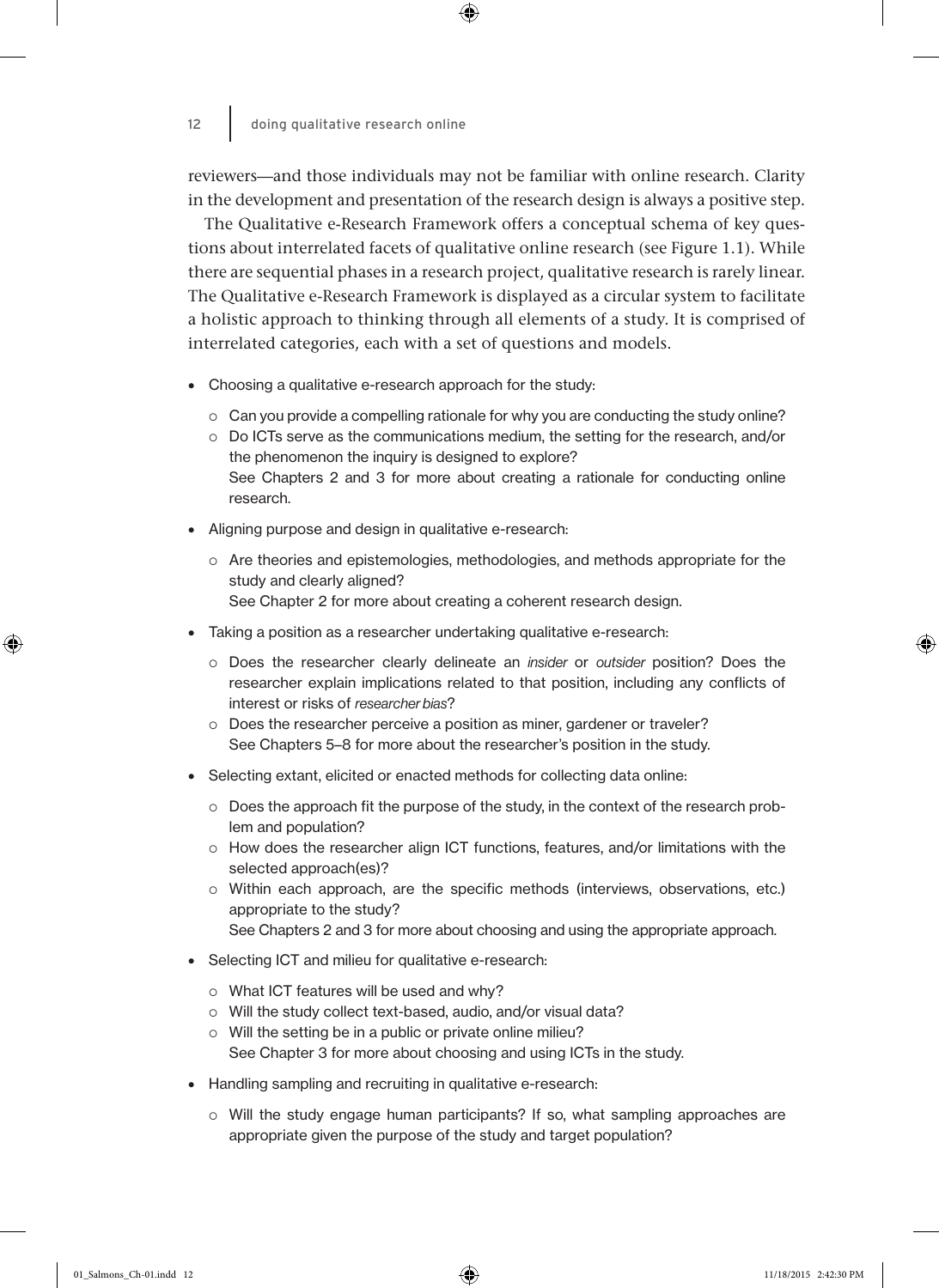- $\circ$  Will participants be recruited online, if so, how?
- $\circ$  In a study using extant data, how will archives or data sets be selected? What criteria will be used for selection of specific posts or user-generated content? See Chapters 6–8 for more about issues related to determining participants and/ or materials as part of the design and conduct of the study using extant, elicited, or enacted methods.

⊕

- • Addressing ethical issues in qualitative e-research:
	- $\circ$  Has the researcher taken appropriate steps to protect human subjects and, where appropriate, their avatars or online representations?
	- $\circ$  Has the researcher obtained proper informed consent?
	- $\circ$  Does the researcher have permission to access and use posts, documents, profiles, or images?

See Chapters 4 and 5 for more about ethical issues.

- • Collecting the data online in qualitative e-research:
	- $\circ$  Is the researcher experienced with all features of the selected technology?
	- $\circ$  For studies using extant methods, is the researcher familiar with the setting, archive, or other online environment where the data will be collected? Does the researcher have a guide or plan for recording observations?
	- $\circ$  For studies using elicited or enacted methods, does the researcher have a plan for conducting interviews or other interactions with participants with either prepared questions or a guide?

See Chapters 2 and 6–9 for more about choosing and using technology in the study.

- Analyzing the data and reporting on qualitative e-research:
	- $\circ$  Does the researcher have a plan for preparing, organizing, and coding all types of data?
	- $\circ$  Does the researcher have the proper permissions for using excerpts or quotations in published reports?

See Chapters 9–11 for more about data analysis, and presenting and writing about the findings.

When introduced in *Cases in Online Interview Research* (Salmons, 2012) as the e-Interview Research Framework, the central focus was on data collection with online interviews. The updated framework encompasses a full range of qualitative online data collection based on the use of extant, elicited or enacted data—or a mix of these types. In addition to its use at the design stage, the Qualitative e-Research Framework can be used in analytic contexts to evaluate proposed or published studies because it offers guiding topics and questions to review.

### SUMMARY OF KEY CONCEPTS

Chapter 1 offers foundations for the rest of the book by defining qualitative research and qualitative e-research. Given the unique characteristics of online

⊕